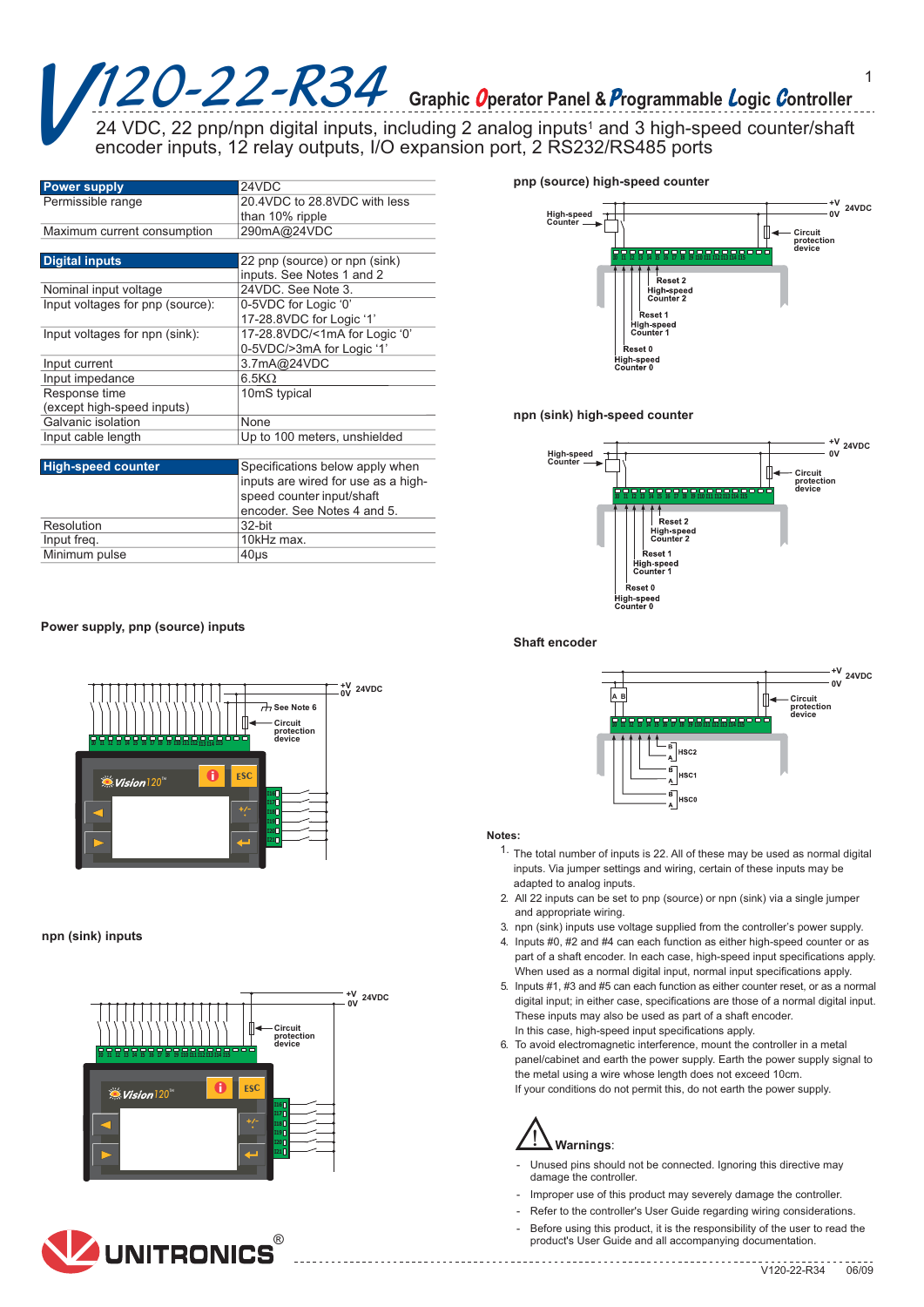| <b>Analog Inputs</b>       | Two 10-bit, multi-range inputs: |  |
|----------------------------|---------------------------------|--|
|                            | 0-10V, 0-20mA, 4-20mA           |  |
|                            | See Note 1 on page 1            |  |
| Conversion method          | Successive approximation        |  |
| Input impedance            | >150KΩ for voltage              |  |
|                            | 243 $\Omega$ for current        |  |
| Galvanic isolation         | None                            |  |
| Resolution (except 4-20mA) | 10-bit (1024 units)             |  |
| Resolution at 4-20mA       | 204 to 1023 (820 units)         |  |
| Conversion time            | Synchronized to scan time       |  |
| Absolute max. rating       | ±15V/30mA                       |  |
| Full scale error           | $± 2$ LSB                       |  |
| Linearity error            | $± 2$ LSB                       |  |
| Status indication          | Yes. See Note                   |  |

## Note:

The analog value can also indicate when the input is functioning out of range. If an analog input deviates above the permissible range, its value will be 1024.

# **Voltage connection**



#### Notes<sup>-</sup>

a. Shields should be connected at the signals' source.

b. The 0V signal of the analog input must be connected to the controller's 0V.

## **Current connections**







#### Notes:

a. Shields should be connected at the signals' source.

b. The 0V signal of the analog input must be connected to the controller's 0V.

| <b>Relay outputs</b>            | 12 relay (in 3 groups) See Note                          |  |
|---------------------------------|----------------------------------------------------------|--|
| Output type                     | SPST-NO (Form A)                                         |  |
| Type of relay                   | Tyco PCN-124D3MHZ                                        |  |
|                                 | or compatible                                            |  |
| Isolation                       | by relay                                                 |  |
| Output current (resistive load) | 3A max per output                                        |  |
|                                 | 8A max total for common                                  |  |
| Rate voltage                    | 250VAC / 30VDC                                           |  |
| Minimum load                    | 1mA@5VDC                                                 |  |
| Life expectancy                 | 100k operations at maximum load                          |  |
| Response time                   | 10mS (typical)                                           |  |
| Contact protection              | External precautions required<br>$(0.00 \text{ hollow})$ |  |

Note:

ı

Outputs #0, #1, #2 and #3 share a common signal. Outputs #4, #5, #6 and #7 share a common signal. Outputs #8, #9, #10 and #11 share a common signal.

# **Relay Outputs**

- Each Output can be wired separately to either AC or DC as shown below.
- The 0V signal of the relay outputs is isolated<br>from the controller's 0V signal.



# **Increasing Contact Life Span**

To increase the life span of the relay output contacts and protect the device from potential damage by<br>reverse EMF, connect:

a clamping diode in parallel to each inductive DC load.

an RC snubber circuit in parallel with each inductive AC load.



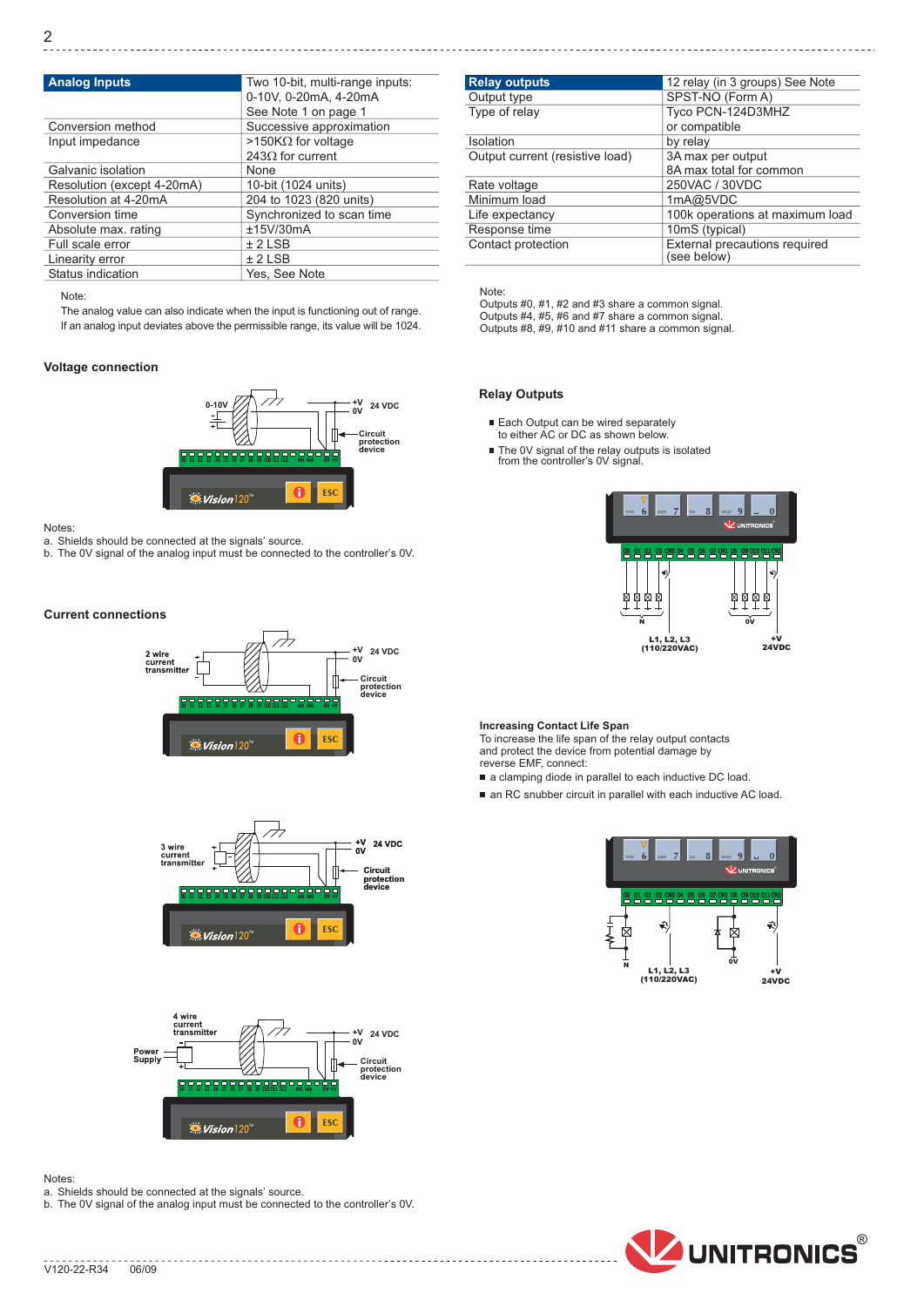| <b>Graphic Display</b>        | STN, LCD display         |  |
|-------------------------------|--------------------------|--|
| <b>Illumination backlight</b> | LED, yellow-green,       |  |
|                               | software-controlled      |  |
| Display resolution            | 128x64 pixels            |  |
|                               |                          |  |
| <b>Keypad</b>                 | Sealed membrane          |  |
| Number of keys                | 16                       |  |
|                               |                          |  |
| <b>Program</b>                |                          |  |
| Application memory            | 448K                     |  |
| Memory Bits (coils)           | 4096                     |  |
| Memory Integers (registers)   | 2048                     |  |
| Long Integers (32 bit)        | 256                      |  |
| Double Word (32 bit unsigned) | 64                       |  |
| Floats                        | 24                       |  |
| Timers                        | 192                      |  |
| Counters                      | 24                       |  |
| Data Tables                   | 120K (RAM) / 64K (FLASH) |  |
| <b>HMI</b> displays           | Up to 255                |  |
| <b>Execution time</b>         | 0.8us for bit operations |  |

| RS232/RS485 serial ports | Used for:                                                                                                               |
|--------------------------|-------------------------------------------------------------------------------------------------------------------------|
|                          | • Application Download/Upload<br>• Application Testing (Debug)<br>• Connect to GSM/GPRS or<br>standard telephone modem: |
|                          | - Send/receive SMS messages<br>- Remote access programming<br>• RS485 Networking                                        |
| RS232 (see note)         | 2 ports                                                                                                                 |
| Galvanic isolation       | None                                                                                                                    |
| Voltage limits           | ±20V                                                                                                                    |
| RS485 (see note)         | 2 ports                                                                                                                 |
| Input voltage            | -7 to +12V differential max.                                                                                            |
| Cable type               | Shielded twisted pair,<br>in compliance with EIA RS485                                                                  |
| Galvanic isolation       | None                                                                                                                    |
| <b>Baud rate</b>         | $110 - 57600$ bps                                                                                                       |
| Nodes                    | Up to $32$                                                                                                              |

Note:<br>RS232/RS485 is determined by jumper settings and wiring.<br>Refer to the controller's User Guide regarding communications.

| <b>I/O expansion port</b> | Up to 128 additional I/Os, including<br>digital and analog I/Os, temperature<br>and weight inputs and more<br>(number of I/Os may vary<br>according to expansion model) |  |
|---------------------------|-------------------------------------------------------------------------------------------------------------------------------------------------------------------------|--|
| <b>Miscellaneous</b>      |                                                                                                                                                                         |  |
| Clock (RTC)               | Real-time clock functions<br>(Date and time).                                                                                                                           |  |
| Battery back-up           | 7 years typical at 25°C, battery<br>back-up for RTC and system data.                                                                                                    |  |
| Battery                   | Coin type, 3V lithium battery,<br>CR2450                                                                                                                                |  |
| Weight                    | 310g (10.9 oz.)                                                                                                                                                         |  |
| Operational temperature   | 0 to $50^{\circ}$ C (32 to $122^{\circ}$ F)                                                                                                                             |  |
| Storage temperature       | -20 to $60^{\circ}$ C (-4 to 140 $^{\circ}$ F)                                                                                                                          |  |
| Relative Humidity (RH)    | 5% to 95% (non-condensing)                                                                                                                                              |  |
| Mounting method           | DIN-rail mounted (IP20/NEMA1)<br>Panel mounted (IP65/NEMA4X)                                                                                                            |  |



. . . . . . . .